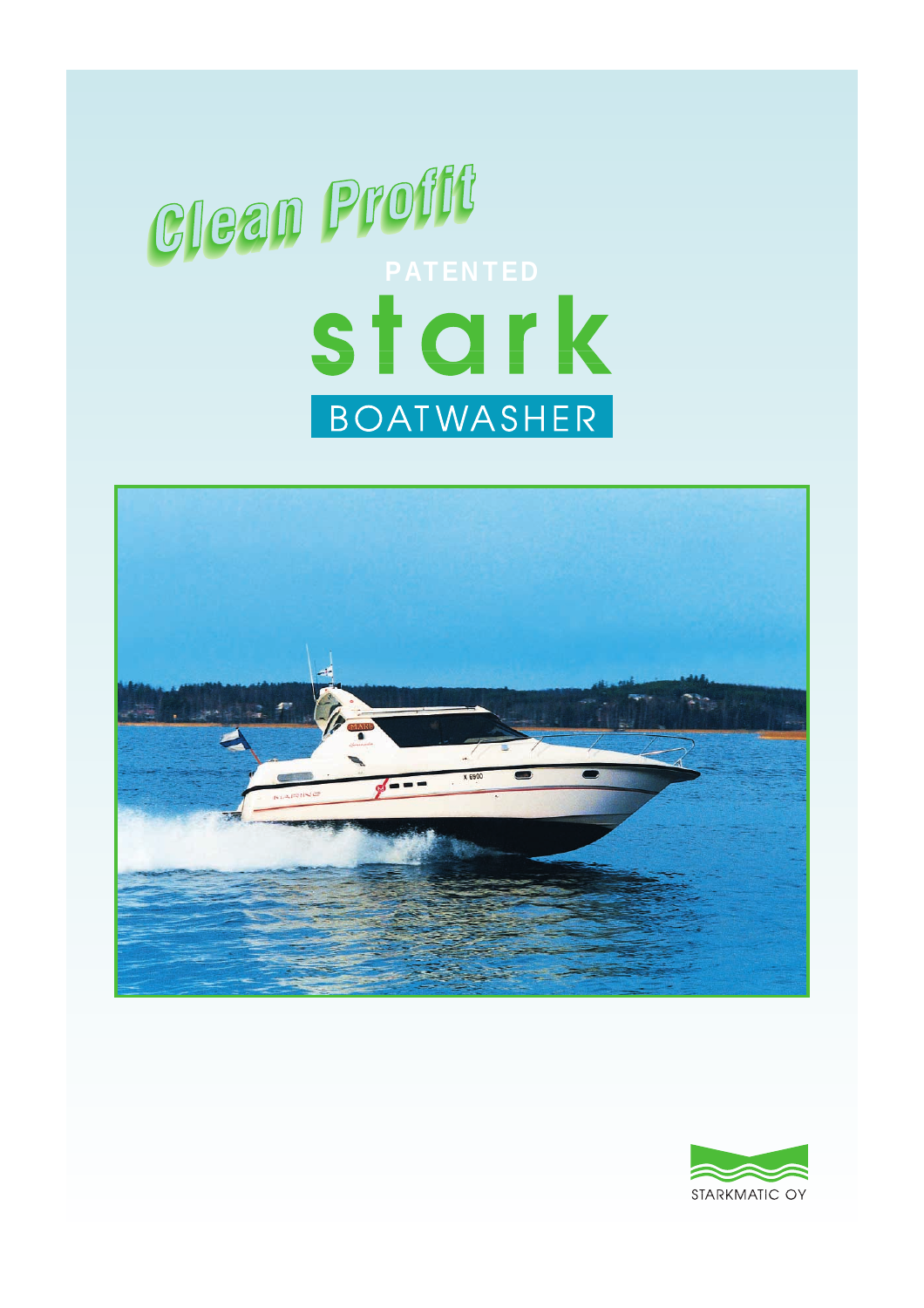



The objects of The Stark Boatwasher system are:

- **To allow you to keep the bottom of your boat clean without resorting to the use of any poisonous anti-fouling paints**
- **To retain the speed resources of the boat**
- **To save on fuel consumption**
- **Less emission of fuel, oil and fumes**
- **No anti-fouling (poisonous) paints**

The Swedish National Chemicals Inspectorate (Kemikalieinspektionen) conducted an efficiency test of Stark 1995. The test showed that Stark is highly efficient.



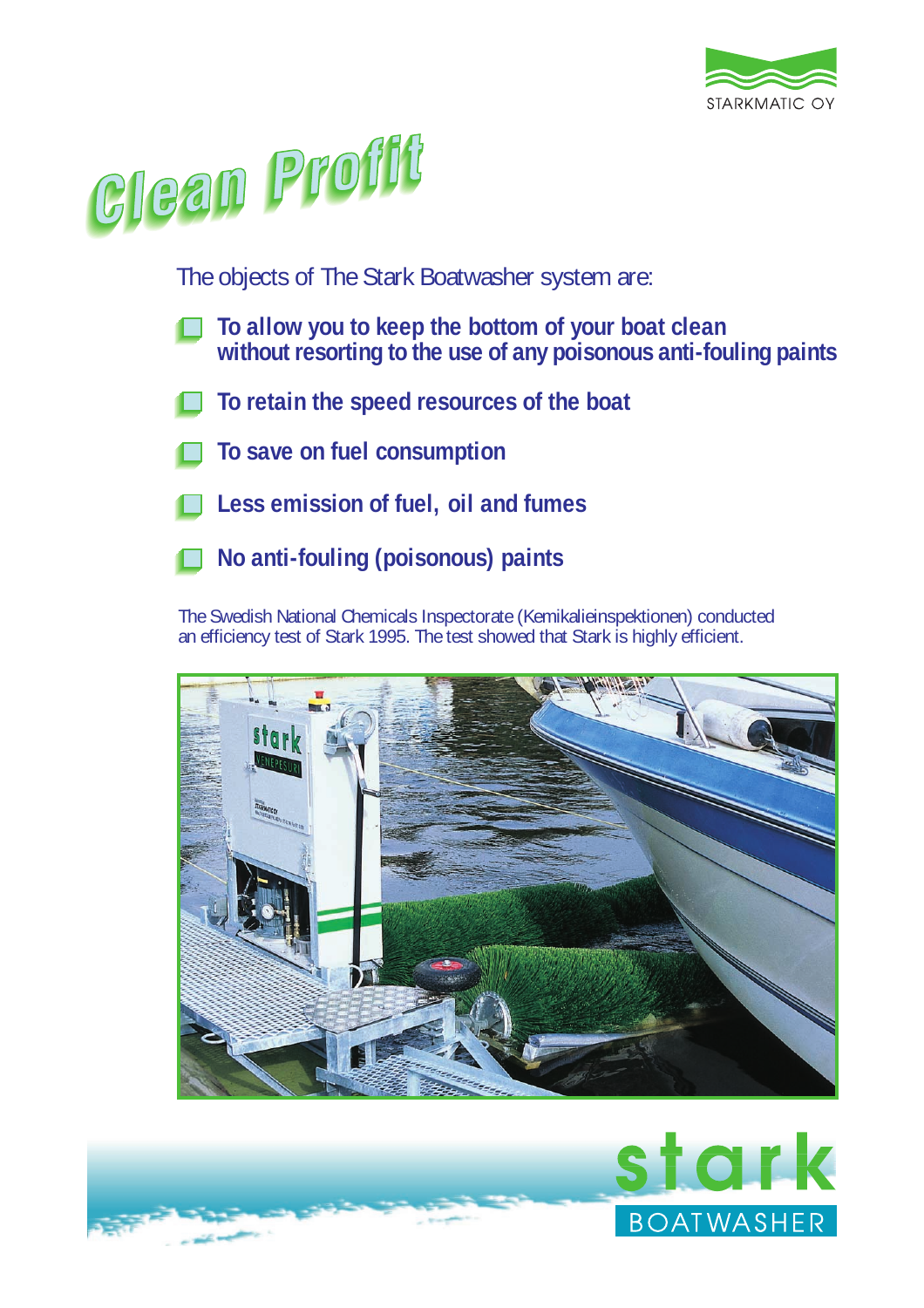



Fouling of boat hulls, which reduces speed and increases the fuel consumption of boats, has always been a problem.



The Stark Boatwasher cleans the barnacles off the bottom of your boat.